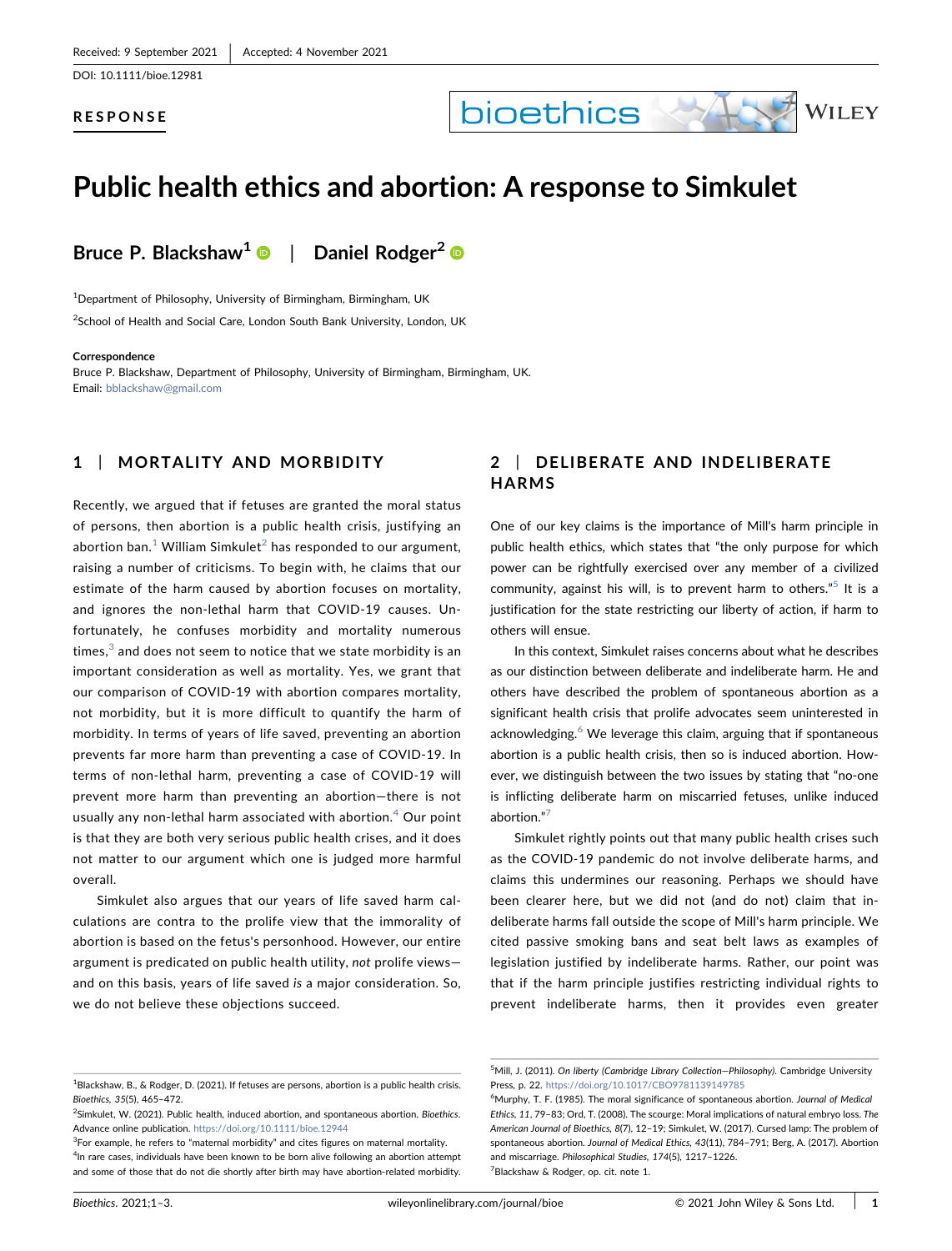**2** | WILEY- **DIOEthics** 

justification for the restriction of individual rights to prevent deliberate harms (such as induced abortion).

Spontaneous abortion, however, is very different to induced abortion and pandemics. Contra Simkulet's claim that "more lives are lost from spontaneous abortion than all other causes combined,"[8](#page-1-0) spontaneous abortion is not a cause of death, but rather a term for natural death of the fetus prior to 20 weeks' gestation.  $9$  As we ex-plain elsewhere,<sup>[10](#page-1-2)</sup> most causes of spontaneous abortion are not preventable, and so Mill's harm principle, which concerns restricting liberty of action to prevent harm to others, seems inapplicable in these cases. It would make no sense to restrict individual rights when doing so does nothing to prevent relevant harms.

Of course, there is one way to radically reduce the number of spontaneous abortions, which Simkulet suggests—by compulsory vasectomies. There is, however, a crucial difficulty with this suggestion. Most accounts of harm are person-affecting-they regard an act as harmful only if it makes things worse for a person. To make that judgement requires comparing their circumstances, with and without the act occurring. Conception is unique in that it is responsible for a person's existence—if conception does not occur, the person does not exist. We cannot compare a person's non-existence with their existence, and so preventing a person's existence cannot be said to prevent harm. $11$  Consequently, Mill's harm principle again does not apply, and so provides no justification for Simkulet's compulsory vasectomy proposal.

#### 3 | MATERNAL MORTALITY

Simkulet rightly claims that pregnancy demands a great deal from women, and argues that a fetus causes indeliberate harm to its mother. In his view, therefore, maternal mortality and unwanted pregnancy are also public health crises. There are two difficulties with these claims. First, Simkulet himself notes that maternal mortality is preventable by improving access to better quality healthcare, and this is clearly preferable to killing fetuses (given that we are assuming they are persons). Second, it is highly disproportionate to harm a fetus by killing it because of the harm it may cause to a woman who does not wish to gestate it to birth. There may be rare occasions where the mother's life is threatened by her pregnancy, but legislation prohibiting abortion in general can allow for rare exceptions such as this.

Simkulet also raises so‐called "disconnect" abortions—abortions that do not directly kill the fetus, but remove it and allow it to die as cases of indeliberate harm. We reject that assessment, but as we agree that indeliberate harm is within the scope of the harm principle, public health ethics also justifies restricting "disconnect" abortions.

### 4 | RAPE

Rape is always a difficult topic in abortion ethics—it is clearly a highly harmful act, and the harm is likely to be compounded if a pregnancy ensues. However, Simkulet argues that our argument from public health ethics does not allow an "arbitrary, uncommon feature" such as conception by rape to be made an exception. $12$  As it happens, we do not believe an exception can be justified on the prolife view that the fetus is a person, $^{13}$  $^{13}$  $^{13}$  but here we are approaching the issue from a public health perspective. The overall goal (given our assumption that fetuses are persons) is to reduce the abortion rate, and if allowing an exception for rape is conducive to this goal, then it might be justifiable. A non-arbitrary feature of pregnancies from rape is that there is (rightly) particular widespread public sympathy and deep concern for women in these situations, and consequently it might be extremely difficult to enact restrictions that do not include such an exception.

# 5 | MAKING INDUCED ABORTION **SCARCE**

Finally, Simkulet argues that "something is a public health crisis only if it is common, $n^{14}$  $n^{14}$  $n^{14}$  and sees this as a flaw in our argument. He is certainly correct that on a public health basis, if induced abortion were scarce, then it would no longer qualify as a public health issue that requires abrogating individual rights. How scarce would induced abortion need to be? Simkulet himself suggests that the current maternal mortality figures of 295,000 women each year is still a public health crisis, and so the target for alleviating a public health crisis must be significantly below this. Reducing induced abortion numbers from an annual 73 million to a figure less than 295,000 is an almost unimaginable goal for prolife advocates. This would be seen as a huge achievement, and therefore this does not seem to be a significant flaw in our argument.

### 6 | CONCLUSION

Simkulet has helped us to clarify that we do not see a distinction between deliberate and indeliberate harms in public health ethics. However, this undermines much of his criticism of our argument. We have also explained that Mill's harm principle is largely inapplicable to spontaneous abortions. This does not entail that spontaneous abortion is unimportant and should not be addressed—

<span id="page-1-0"></span><sup>&</sup>lt;sup>8</sup>Simkulet, op. cit. note 2.

<span id="page-1-1"></span><sup>&</sup>lt;sup>9</sup> For a careful examination of this point, see: Bohn, J. A. Miscarriage can kill... But it usually does not: Evaluating inconsistency arguments. The New Bioethics, 27(3), 245–265.  $^{10}$ Blackshaw, B. P., & Rodger, D. (2019). The problem of spontaneous abortion: Is the pro-life

<span id="page-1-2"></span>position morally monstrous? The New Bioethics, 25(2), 103–120. 11This is more formally known as the non-identity problem. See Parfit, D. (1987). Reasons and

<span id="page-1-3"></span>persons. Oxford University Press, pp. 351–378.

<span id="page-1-4"></span><sup>12</sup>Simkulet, op. cit. note 2.

<span id="page-1-6"></span><span id="page-1-5"></span><sup>&</sup>lt;sup>13</sup>Blackshaw, B. P. Can prolife theorists justify an exception for rape? Bioethics. Advanced online publication. <https://doi.org/10.1111/bioe.12953> 14Simkulet, op. cit. note 2.